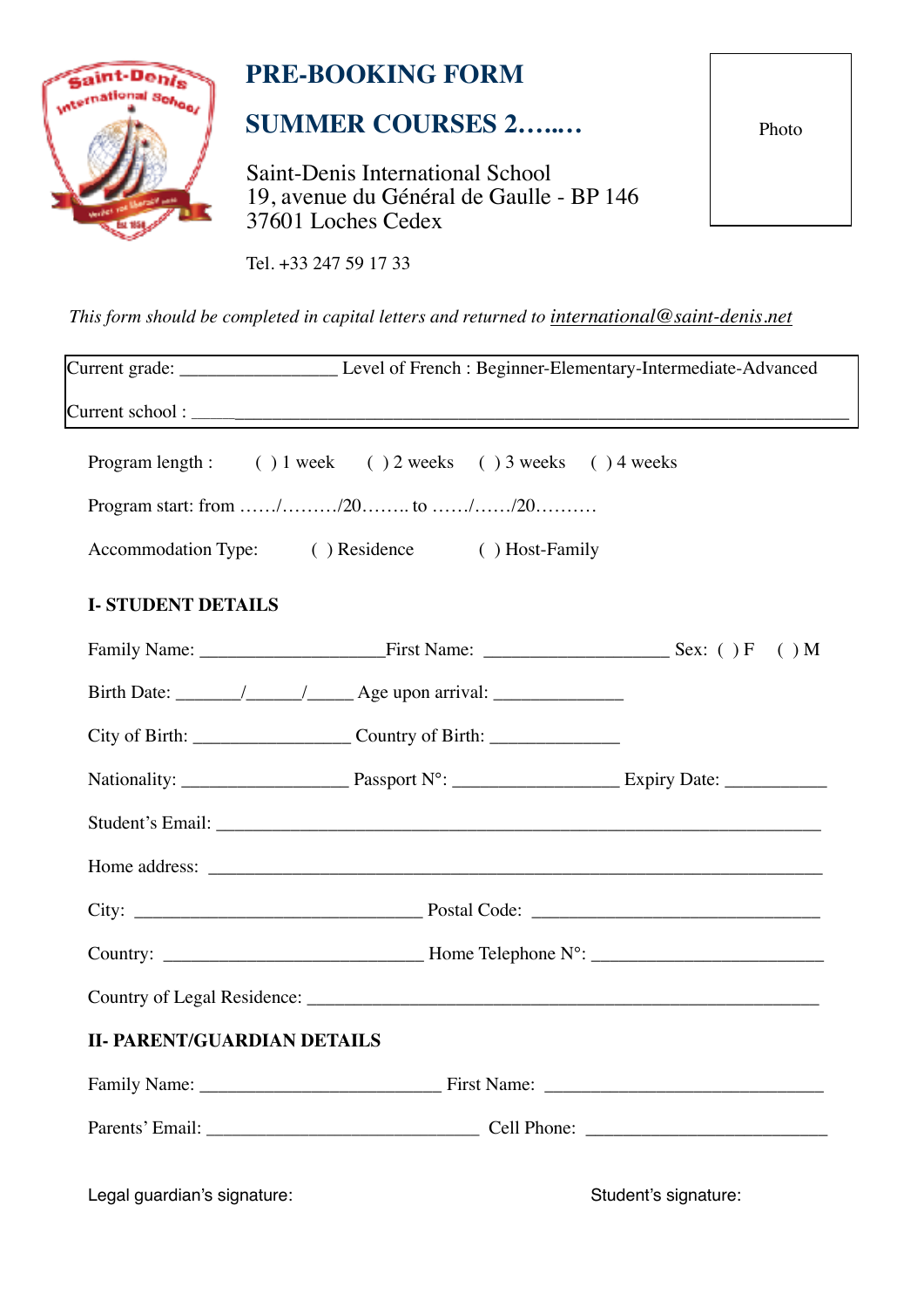## **FRENCH AS A FOREIGN LANGUAGE PROGRAMME (FFL)** SUMMER CAMP

### *FEES FOR ONE WEEK :*

| <b>Registration Fees</b> | $0 \in$      |                                  |  |
|--------------------------|--------------|----------------------------------|--|
| Summer Camp              | $690,00 \in$ | <b>Residential Accommodation</b> |  |
| Summer Camp              | 740,00 €     | HF Accommodation                 |  |

| <b>Enrollment</b>                     | <b>Total</b> | <b>Price</b> | <b>Total</b> |
|---------------------------------------|--------------|--------------|--------------|
| Number of Weeks<br><b>Residence</b>   |              | $690,00 \in$ |              |
| Number of Weeks<br><b>Host-Family</b> |              | 740,00 €     |              |
| <b>TOTAL FEES</b>                     |              |              |              |

## **FEES PAID BY BANK TRANSFER TO THE FOLLOWING ACCOUNT:**

*Please indicate on bank transfers the student's name and invoice number. This will be a great deal of help ! and add 30 EUROS for bank charges.*

Pre-registration fee : 500 euros (non-refundable).

Account holder : OGEC St DENIS Bank : CREDIT MUTUEL-CFCM Entreprises 105 Rue Fbg Madeleine - 45920 Orléans cedex 9 Bank Code10278. Code Guichet 37100 Account number : 000 10005402 \* Clé RIB 13 SWIFT Code (BIC) : CMCIFR2A IBAN: FR76 1027 8371 0000 0100 0540 213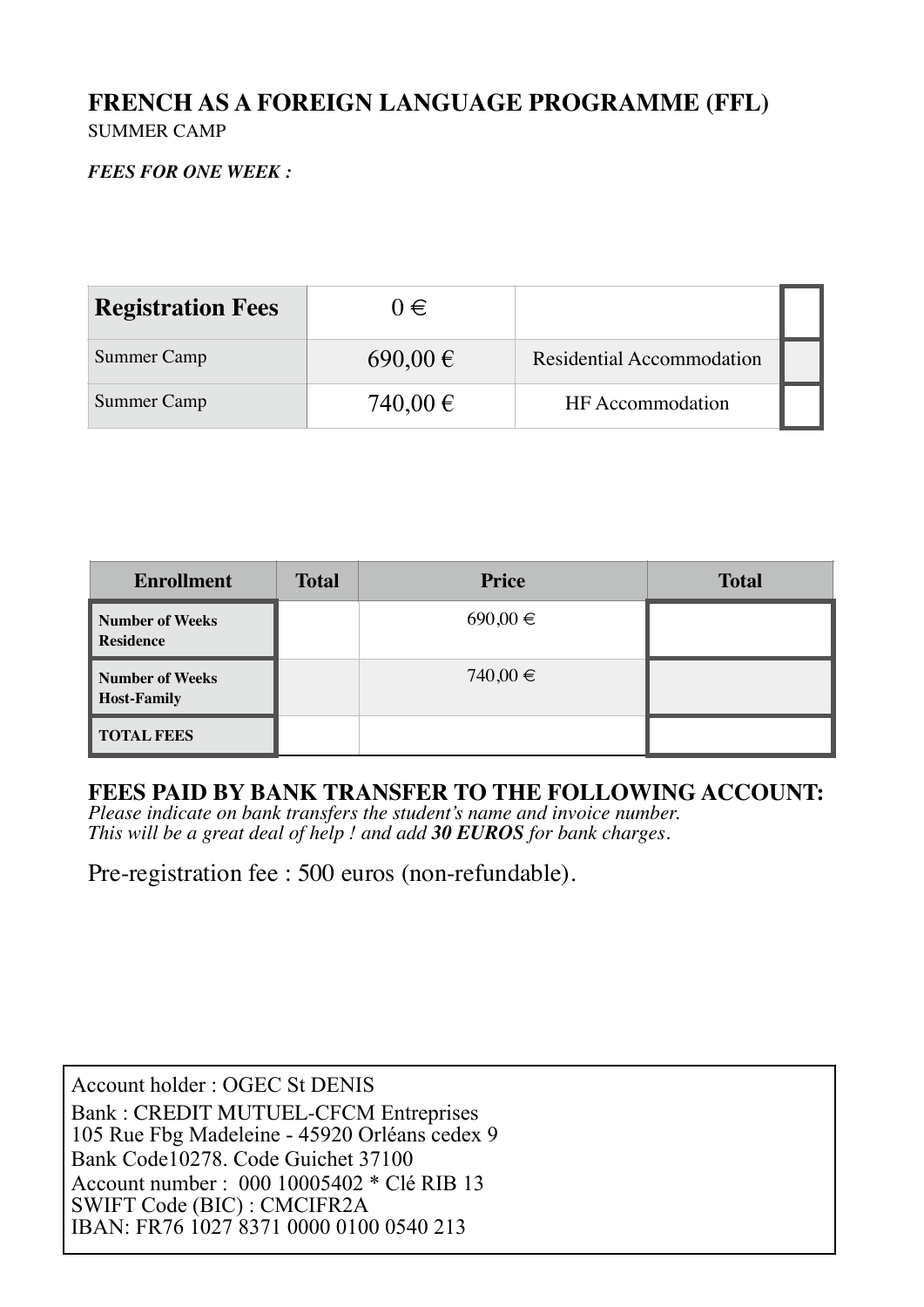## **Enrolment conditions**

#### **Admission**

The School is open all year round. Students wishing to stay in France for more than three months have to request a long-term visa from the French Consulate in their own country.

#### **Enrolment**

The student must return this enrolment form to the school along with a non-refundable 500 euros as a pre-registration fee, which will be deducted from the total fees. On receipt of your enrolment form, the school will send you back the accommodation details and an invoice.

The balance of the course fee must be paid up to the date in EUROS on the day of registration.

In case of registration of two children : 5% off granted on the lowest price (based on normal boarding fees, without options) **Insurance**

An insurance is compulsory. It is not included in the various programmes. A copy of your insurance shall be sent to us. We can arrange this for you, if necessary, and will make it available to you at very reasonable rates. Please contact us.

#### **Cancellation**

If a cancellation occurs within a maximum of 30 days before the course starts, either the school will reimburse 80% of the paid fees (minus the 500 euros pre-registration fee) as cancellation fees, or it may be put towards any other course offered by the School for a period of up to one year (12 months).

If the student has to leave before the end of the course, the school will reimburse 30% of the remaining days already paid as a cancellation fee (minus the 500 euros pre-registration fee) in the following circumstances :

#### **Withdrawal of the Student for a legitimate cause or case of force majeure:**

- Death of the student
- Disease or serious injury

It means any health alteration or body injury witnessed by a doctor who justifies the student's incapability to attend classes during a minimum period of 2 following weeks.

Any psychiatric, mental disease or depressive state witnessed by a doctor who justifies incapability to attend classes during a minimum period of 2 following weeks.

- Cases of force majeure

When such an event occurs or knowledge of occurrence of such event, the Party representing the Student shall inform the School administrative services by written without delay and communicate any supporting document that proves his incapability to pursue the execution of the enrolment.

It is agreed that if School disagrees, the latter might designate a legal expert along with a summary judgment in order to control the reality of the incapability.

**Withdrawal of the Student's personal reasons others than those aforementioned** : total amount of tuition fees with options shall be paid.

**Student's expulsion for disciplinary reason in the case of :** total amount of tuition fees with options shall be paid.

Breach of obligations set out in the present enrolment form,

Student's behavior is a cause of School dysfunctioning,

Voluntary non-attendance for personal convenience that is repeated and not justified,

Tobacco consumption outside the agreed framework as set out in the Internal Rules,

Possession, selling or consumption of drug/narcotic.